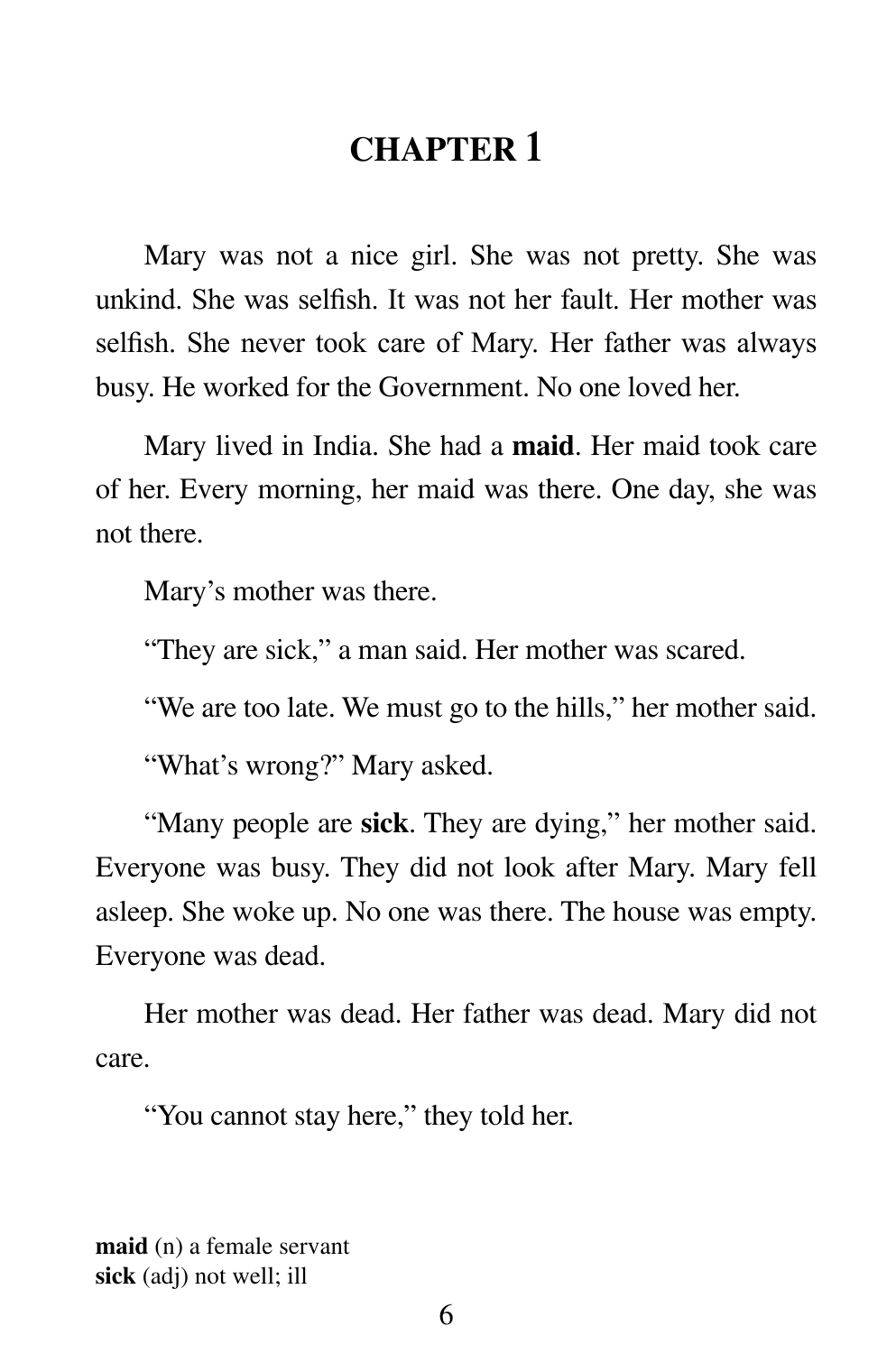

*She was upset and angry. They sent her to England. Her uncle lived there.*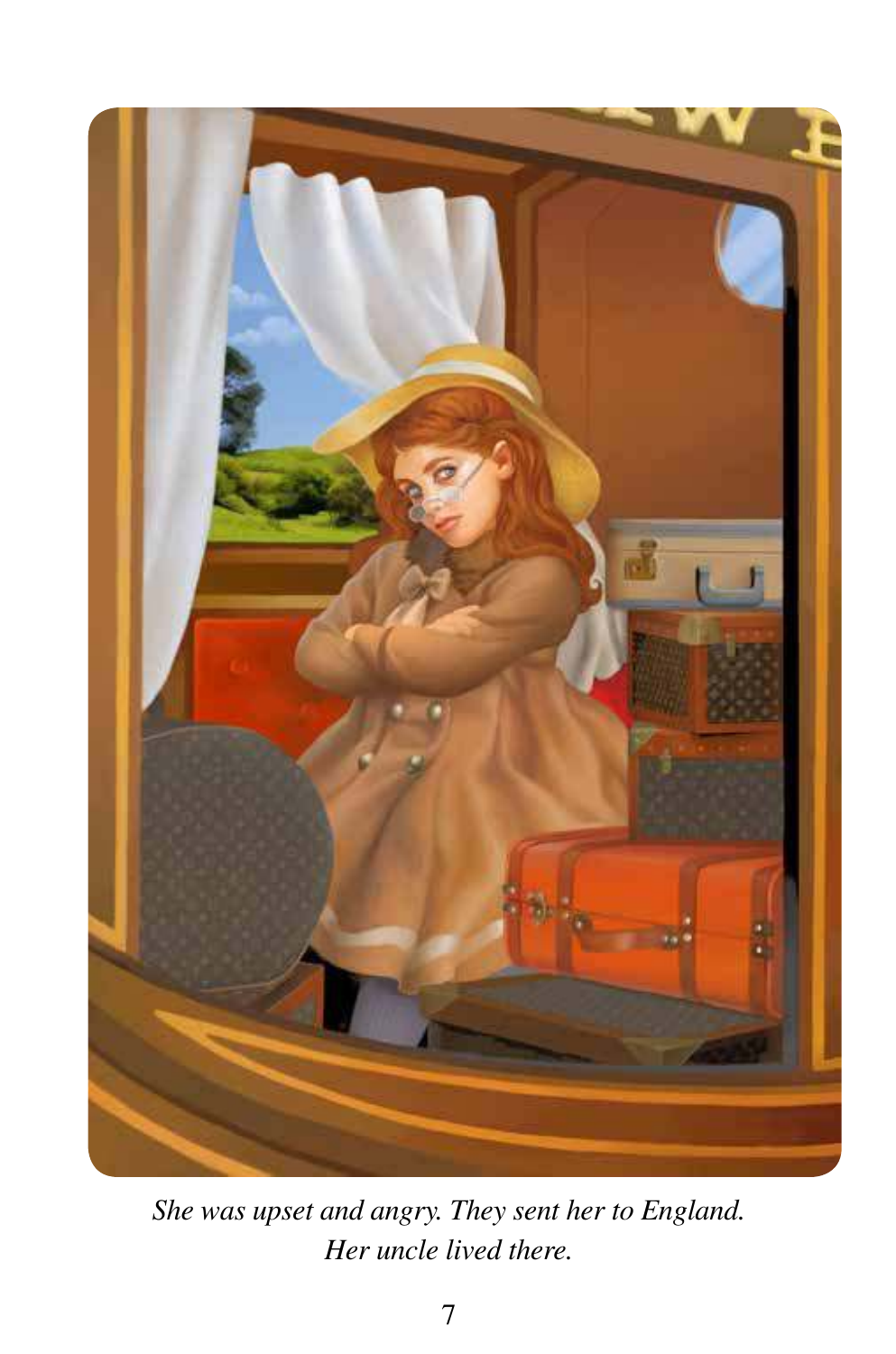She was upset and angry. They sent her to England. Her uncle lived there. His name was Mr. Craven. He owned a **manor**. It was in Yorkshire. It was called Misselthwaite Manor.

 Mrs. Medlock was the housekeeper. She came to get Mary. Mrs. Medlock did not like children. She did not like Mary. Mary did not like Mrs. Medlock.

 "You will not see your uncle. He is a sad man. He has a bad back. He loved your aunt. She died. He is always sad. He will not see anyone," Mrs. Medlock said. Mary said nothing. She did not care. She did not like England. It was too cold. It was too dark.

 Misselthwaite Manor was a lonely place. It was on the moor. The manor was very big. It had many rooms. They were all locked. Mrs. Medlock had the keys. She took Mary to her room.

 "You will go outside in the day. You will stay here at night. You will not go anywhere else," Mrs. Medlock said.

"Why?" Mary asked.

 "Everyone is busy. We won't take care of you. You will eat here. You will sleep here. You will play outside," Mrs. Medlock said.

"Where is my uncle?" Mary asked.

**manor** (n) a large house on an estate (a large piece of land)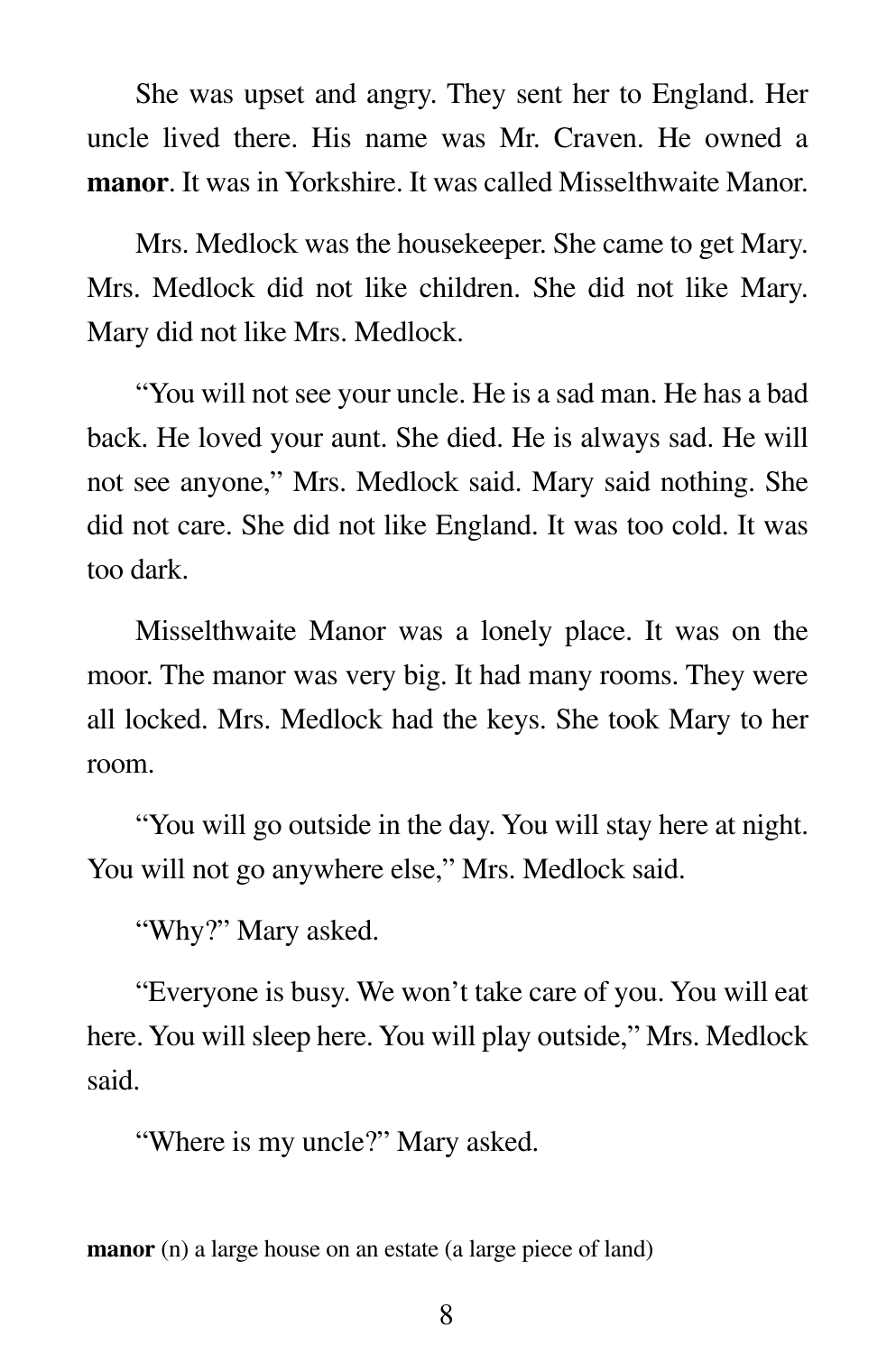"He is busy," Mrs. Medlock said. Mary didn't know her uncle. He was married to Mary's aunt. Her aunt was her mother's twin sister.

 Mrs. Medlock gave Mary food. Mary ate her food. She went to bed. She was cold. She was tired.

"I miss India," Mary thought, "I don't like this place."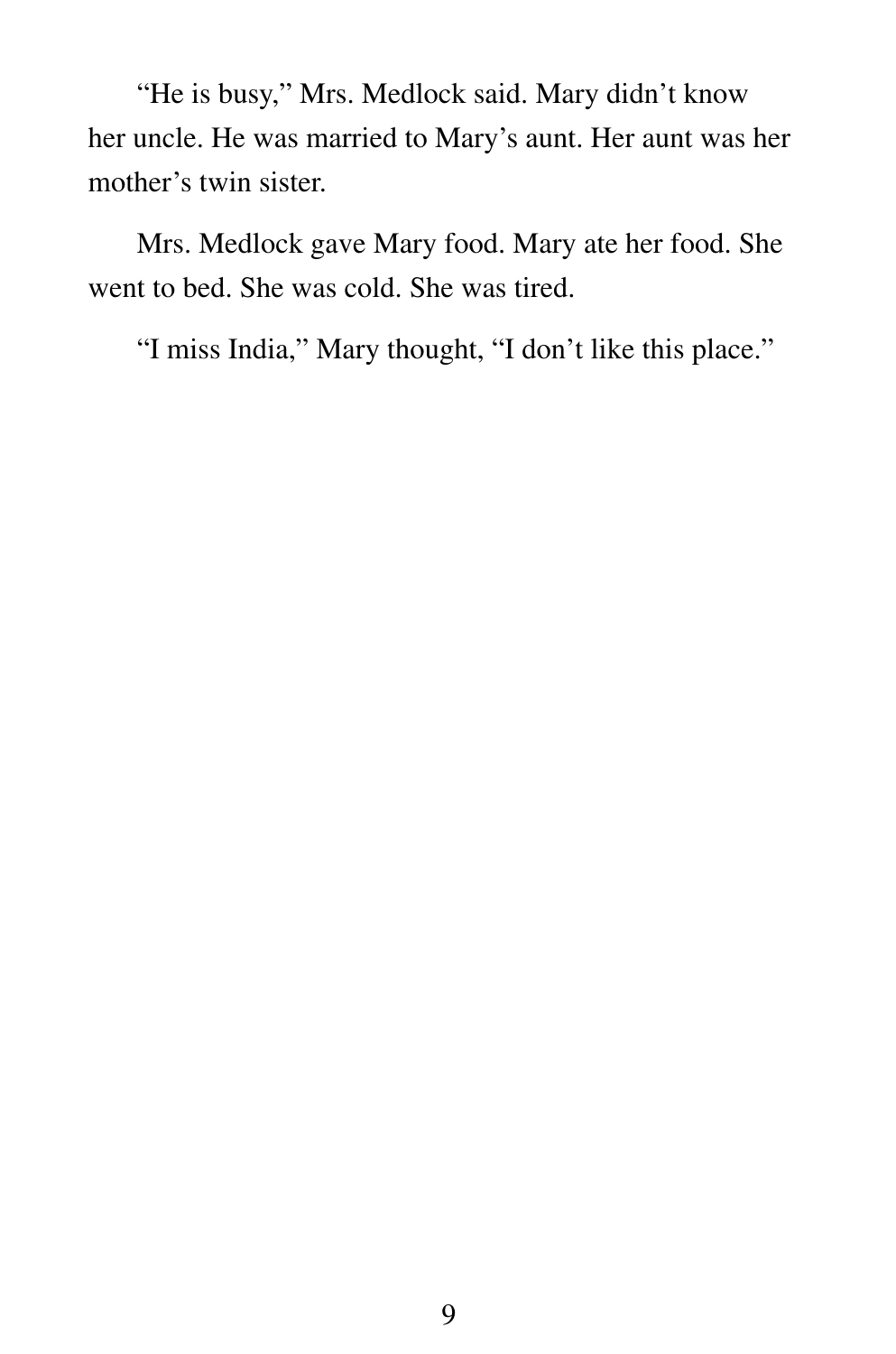# **CHAPTER 2**

Mary woke up. It was morning. There was a maid in the room. She was very friendly. Her name was Martha.

"Dress me," Mary said.

"You can dress yourself," Martha said.

"No I can't. My maid always dressed me," Mary said.

"You will need to learn," Martha said. Mary tried to get dressed. Martha had to help her.

"I have twelve brothers and sisters. They get dressed on their own. Are you 9 years old? My brother is 12 years old. His name is Dickon. You have to go and play outside. Go on the **moor**," Martha said.

"No. It is cold. It is wet. There is nothing there," Mary said.

"Dickon is out there," Martha said.

"I will go and play on the moor," Mary said.

"There is something else. Something to look for," Martha said.

"What is that?" Mary asked.

"The secret garden. It has a big wall. There is a door in the wall. It is locked," Martha said.

"Why is the garden locked?" Mary asked.

**moor** (n) a large area of open land that is not good for farming and usually covered with grass and bushes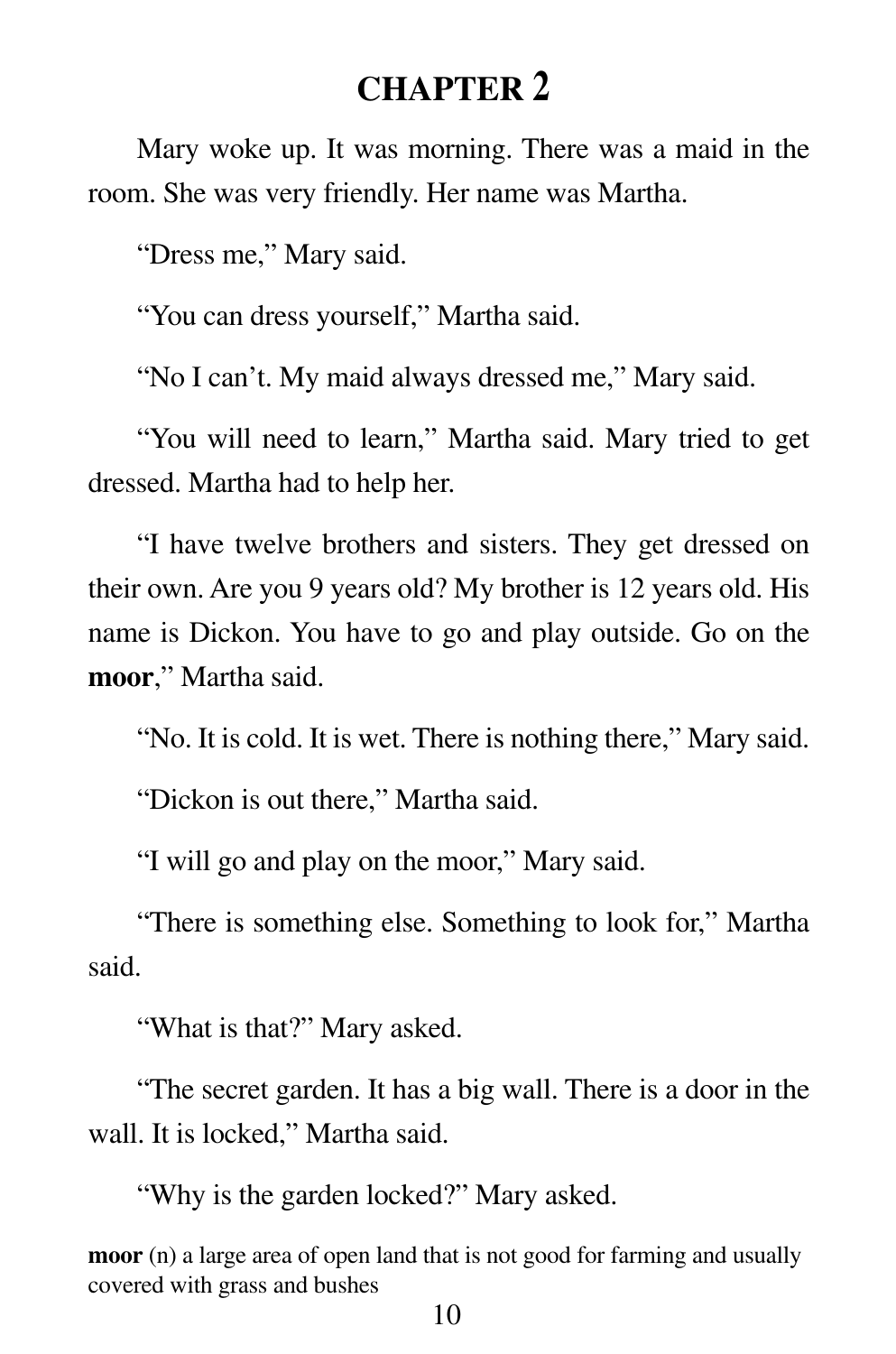

*She saw a man. He had a spade.*

 "It was Mrs. Craven's garden. She died. Mr. Craven locked the garden," Martha said.

 Mary went outside. She walked around the manor. She found a big wall. It was covered with ivy. She could not find a door. She saw a man. He had a **spade**.

"Good morning," Mary said.

"Who are you?" the man asked.

"I am Mary. Who are you?" Mary asked.

"I am Ben. I am the gardener," he said.

**spade** (n) a garden tool with a flat blade and a long handle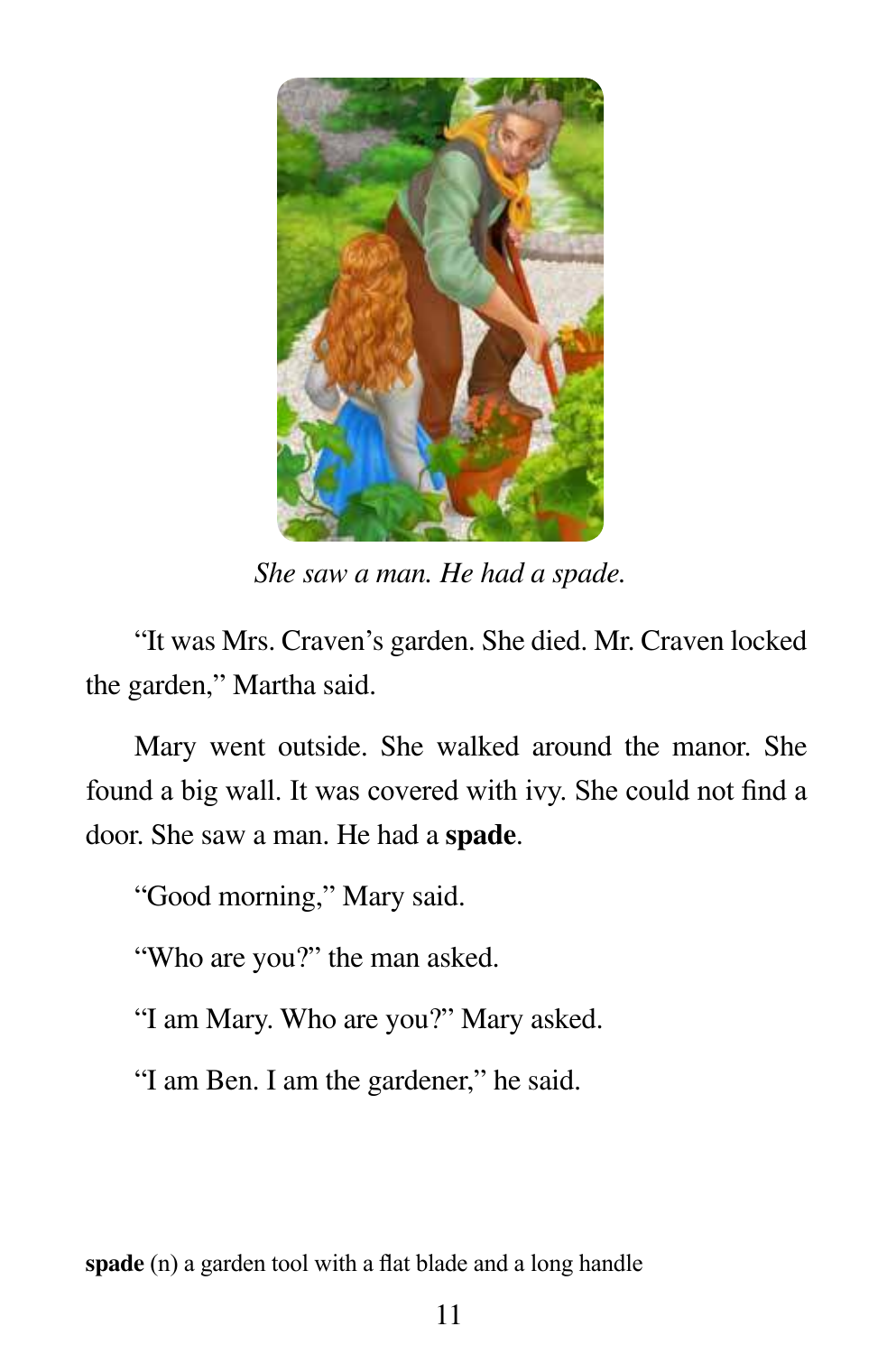# **COMPREHENSION CHECK**

## **Test 1**

## **Are the following sentences TRUE (T) or FALSE (F)?**

| 1. Mary lived in India.                   | T/F |
|-------------------------------------------|-----|
| 2. Martha was Mary's sister.              | T/F |
| 3. Martha's mother did not like Mary.     | T/F |
| 4. Dickon found the garden.               | T/F |
| 5. Colin was Mary's cousin.               | T/F |
| 6. Martha was scared of losing her job.   | T/F |
| 7. Colin was not sick.                    | T/F |
| 8. Colin walked to the Secret Garden.     | T/F |
| 9. Mr. Craven is Colin's father.          | T/F |
| 10. Misselthwaite Manor was Colin's home. | T/F |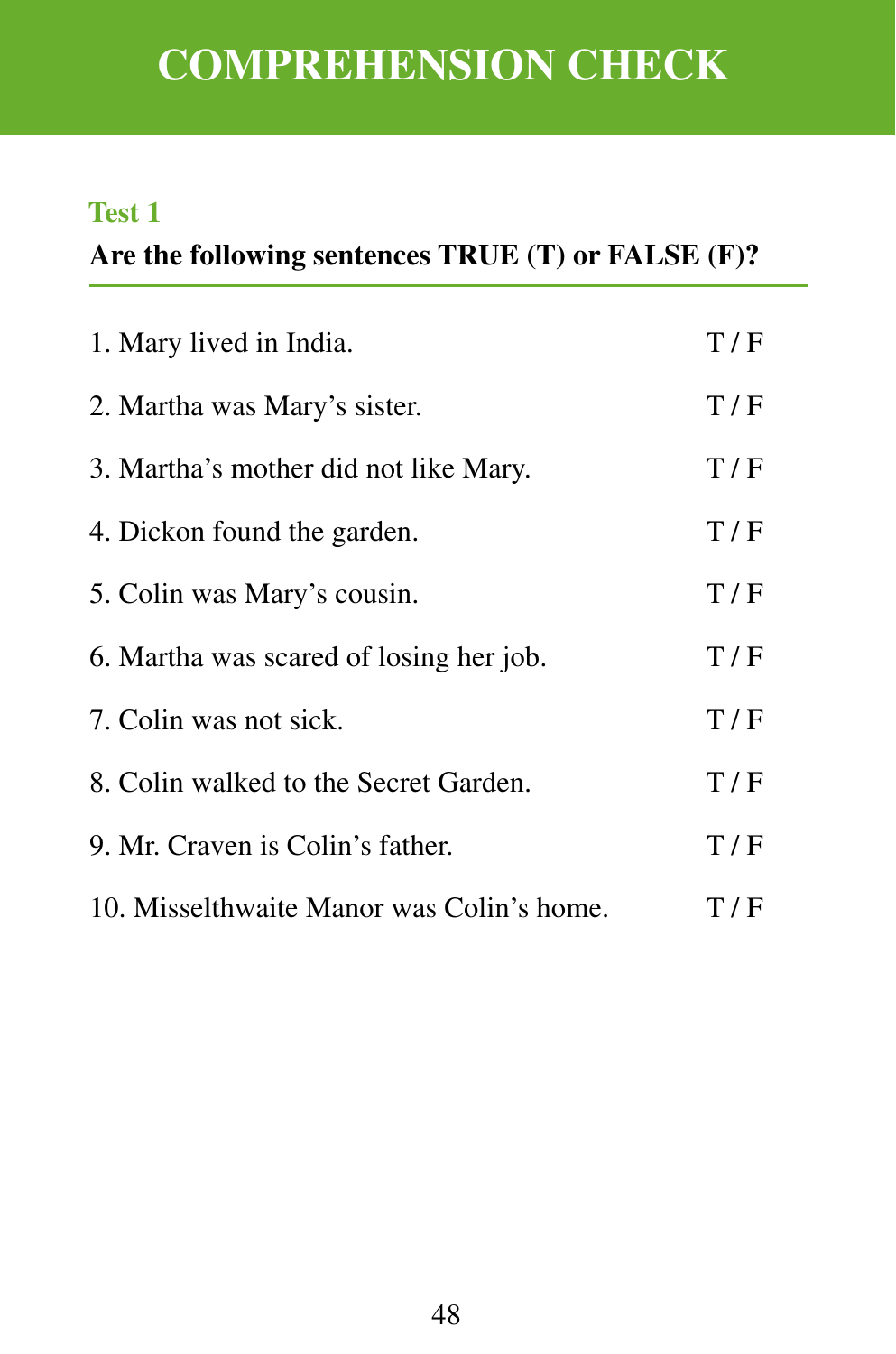## **Test 2**

**Who said this in the story?** *Mary, Mrs. Medlock, Dickon, Colin, Mr. Craven, Ben*

| 1. "Everyone is busy. We won't take care of you."       |
|---------------------------------------------------------|
|                                                         |
| 2. "I will go and play on the moor."                    |
|                                                         |
| 3. "I want to meet your mother. I want to meet Dickon." |
|                                                         |
| 4. "Why is it a secret?"                                |
|                                                         |
| 5. "Do you want anything? Books? Toys?"                 |
|                                                         |
| 6. "You will tell me a story!"                          |
|                                                         |
| 7. "Shut up!"                                           |
|                                                         |
| 8. "You are the sick boy, Colin."                       |
|                                                         |
| 9. "Maybe it is magic."                                 |
|                                                         |
| 10. "I want to see Colin. How is he?"                   |
|                                                         |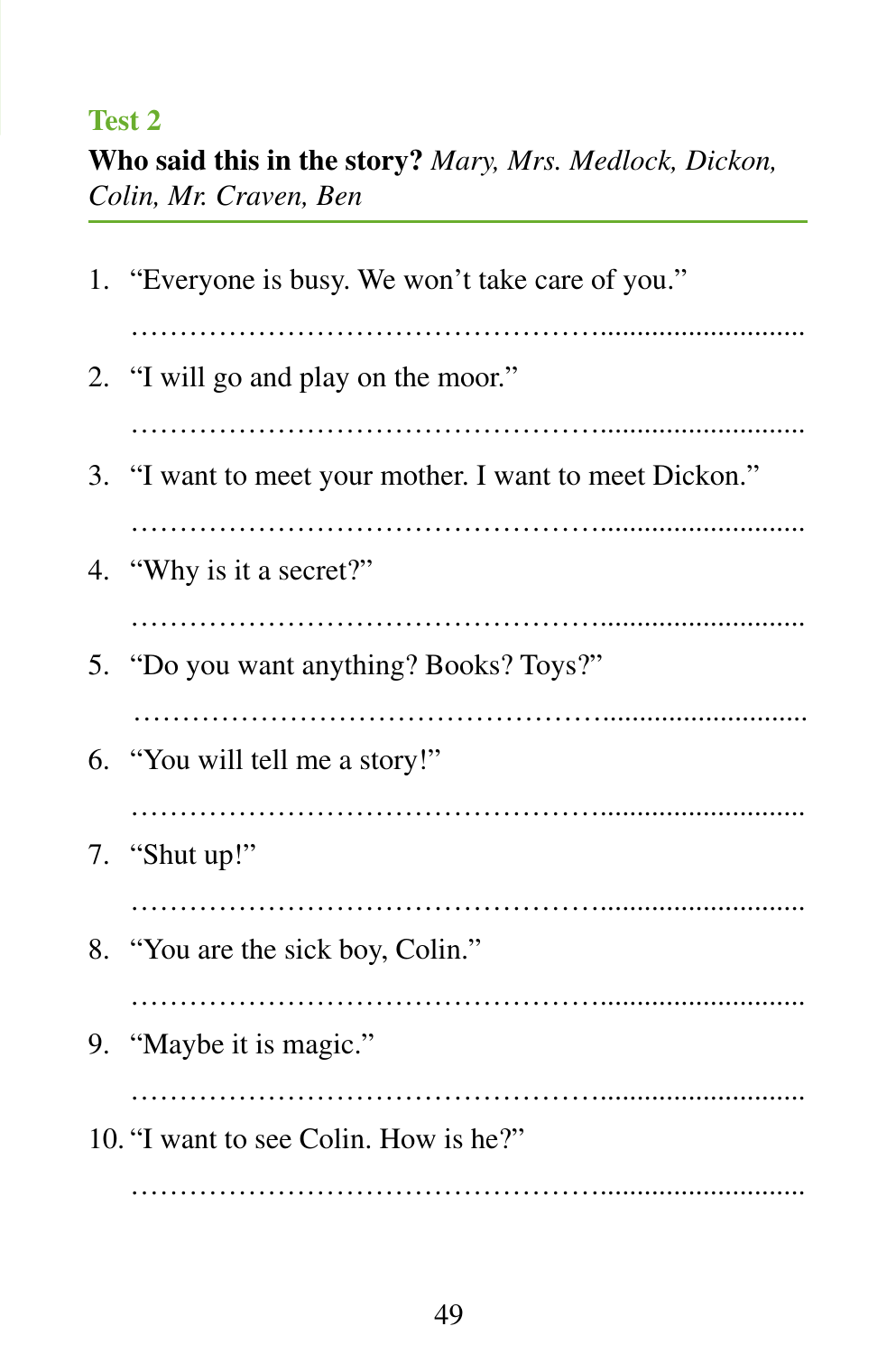#### **Test 3 Answer the questions below.**

- 1. What is the name of Mr. Craven's house?
- 2. What did Martha tell Mary to look for?
- 3. What did Martha's mother give to Mary?
- 4. What was following Dickon?
- 5. What does Mary say Colin looks like?
- 6. Who was waiting for Mary in the Secret Garden?
- 7. Who was laughing at Colin and Mary?
- 8. Who looks over the wall of the Secret Garden?
- 9. Who does Doctor Craven want to write to?
- 10. Who writes to Mr. Craven?

#### **Test 4**

# **Put the list in order by entering the numbers 1 to 10 in the gaps below.**

- a. Mary met Ben in the garden.
- b. Dickon got a wheelchair for Colin.
- c. \_\_\_Mary told Martha, "Dickon is beautiful."
- d. Dickon and Mary planned to bring Colin outside.
- e. Colin believed in magic.
- f. \_\_\_Mrs. Medlock came to get Mary.
- g. \_\_\_Mary got angry with Colin.
- h. Mr. Craven came to the secret garden.
- i. Mary found the door to the secret garden.
- j. Mary met her uncle.